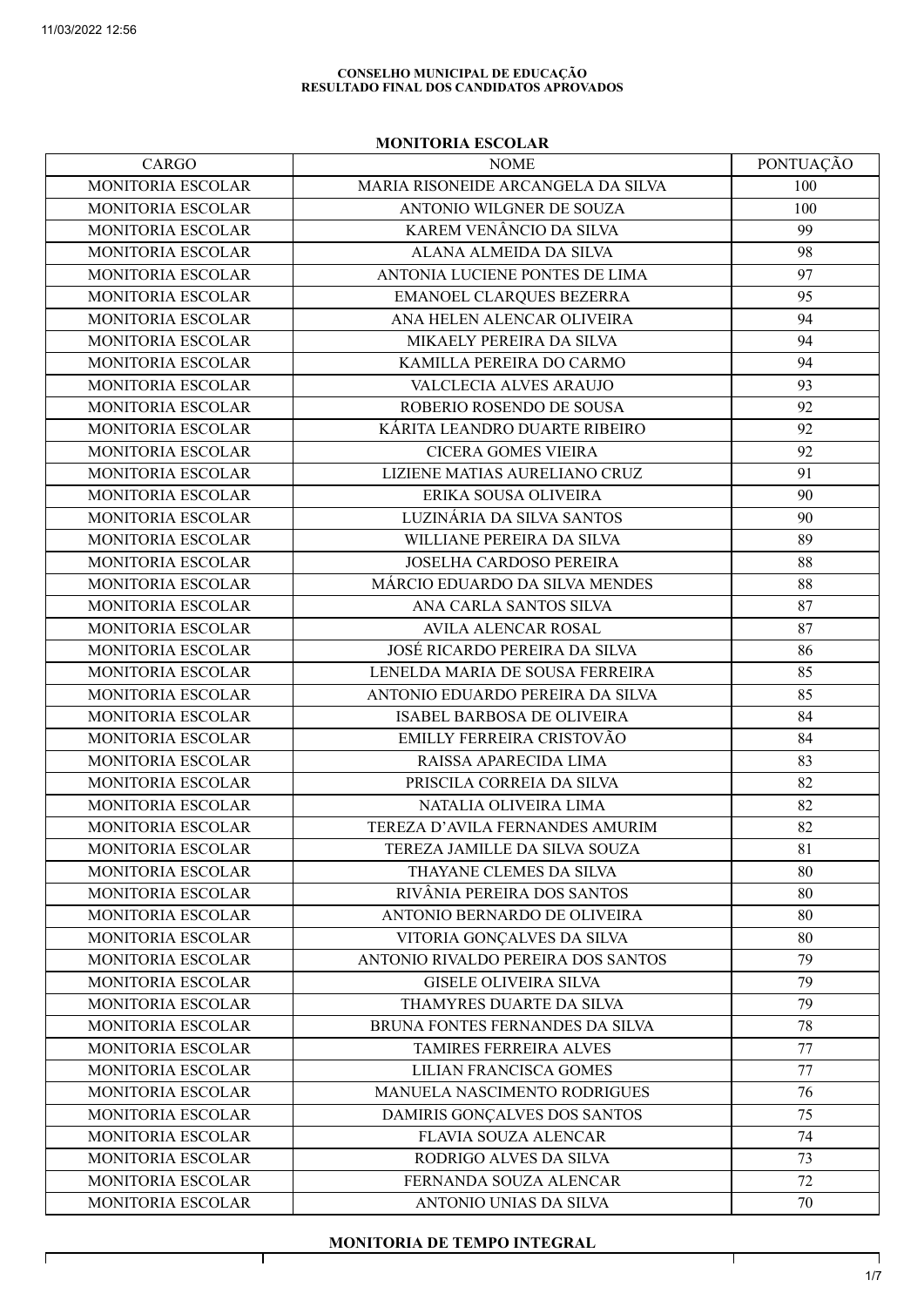| CARGO                                        | <b>NOME</b>                              | PONTUAÇÃO |
|----------------------------------------------|------------------------------------------|-----------|
| MONITORIA DE TEMPO<br><b>INTEGRAL</b>        | <b>GABRIEL VIEIRA DE OLIVEIRA</b>        | 98        |
| <b>MONITORIA DE TEMPO</b><br><b>INTEGRAL</b> | YANE TELES DE LIMA                       | 95        |
| MONITORIA DE TEMPO<br><b>INTEGRAL</b>        | JESUS GONÇALVES DA SILVA                 | 94        |
| MONITORIA DE TEMPO<br><b>INTEGRAL</b>        | <b>MARIA JOYCE GOMES ALENCAR</b>         | 93        |
| MONITORIA DE TEMPO<br><b>INTEGRAL</b>        | <b>MARIA TALITA RODRIGUES DOS SANTOS</b> | 92        |
| MONITORIA DE TEMPO<br><b>INTEGRAL</b>        | ANA KAROLLYNE HONORIO DA SILVA           | 91        |
| MONITORIA DE TEMPO<br><b>INTEGRAL</b>        | RAIMUNDA GLEYCIANE FERREIRA ESTEVÃO      | 90        |
| MONITORIA DE TEMPO<br><b>INTEGRAL</b>        | <b>JOSILENE DE ALMEIDA LIMA</b>          | 90        |
| MONITORIA DE TEMPO<br><b>INTEGRAL</b>        | CICERO PEREIRA DA SILVA                  | 89        |
| MONITORIA DE TEMPO<br><b>INTEGRAL</b>        | ALESSANDRA DA SILVA                      | 88        |
| MONITORIA DE TEMPO<br><b>INTEGRAL</b>        | ANTONIA RAIANY FIRMINO DA SILVA          | 87        |
| MONITORIA DE TEMPO<br><b>INETGRAL</b>        | EFIGÊNIA ALVES FERREIRA                  | 86        |
| MONITORIA DE TEMPO<br><b>INETGRAL</b>        | NAURIANE BEZERRA DE SOUSA                | 85        |
| MONITORIA DE TEMPO<br><b>INTEGRAL</b>        | <b>JADY ARIELE DA SILVA</b>              | 84        |
| MONITORIA DE TEMPO<br><b>INTEGRAL</b>        | <b>IDELANIA VIEIRA DA SILVA</b>          | 83        |
| MONITORIA DE TEMPO<br><b>INTEGRAL</b>        | ANTONIO ALEXANDRE DA SILVA               | 81        |
| MONITORIA DE TEMPO<br><b>INTEGRAL</b>        | PALOMA VITÓRIA CARDOSO DA SILVA          | 79        |
| MONITORIA DE TEMPO<br><b>INTEGRAL</b>        | ANTONIA SARA TIADOSIO LIMA               | 78        |
| MONITORIA DE TEMPO<br><b>INTEGRAL</b>        | CARINA VENÂNCIO COSTA                    | 77        |
| MONITORIA DE TEMPO<br><b>INTEGRAL</b>        | <b>CICERA TORRES SILVA</b>               | 76        |
| MONITORIA DE TEMPO<br><b>INTEGRAL</b>        | FELIPE DE SOUSA BATISTA                  | 74        |
| MONITORIA DE TEMPO<br><b>INTEGRAL</b>        | <b>JORGE LUAN GOMES ALENCAR</b>          | 72        |
| MONITORIA DE TEMPO<br><b>INTEGRAL</b>        | <b>DANIELE ALVES RODRIGUES</b>           | 71        |

## TUTORIA/ MONITORIA DE HORTAS ESCOLARES

| CARGO                   | <b>NOME</b>                         | <b>PONTUACAO</b> |
|-------------------------|-------------------------------------|------------------|
| <b>HORTAS ESCOLARES</b> | EUCLIDES FERNANDES DA SILVA         | 99               |
| <b>HORTAS ESCOLARES</b> | ANTONIA ERENILDA LOPES MONTEIRO     | 95               |
| <b>HORTAS ESCOLARES</b> | CICERO VANDERLEY DOS ANJOS DE SOUZA | 95               |
| <b>HORTAS ESCOLARES</b> | ADERSON FRANCISCO ALBINO PEREIRA    | 94               |
| <b>HORTAS ESCOLARES</b> | PAULA MIRIAN DE ALMEIDA LUNA        | 86               |
| <b>HORTAS ESCOLARES</b> | ENOFRE DE OLIVEIRA PEREIRA          | 85               |

## TUTORIA/ MONITORIA DE TRANSPORTE ESCOLAR

| <b>ARGO</b> | <b>NOME</b> | $D\cap$<br>$\tilde{\phantom{a}}$<br>ΙN<br>$\mathbf{a}$<br>'At<br>AU. |
|-------------|-------------|----------------------------------------------------------------------|
|             |             |                                                                      |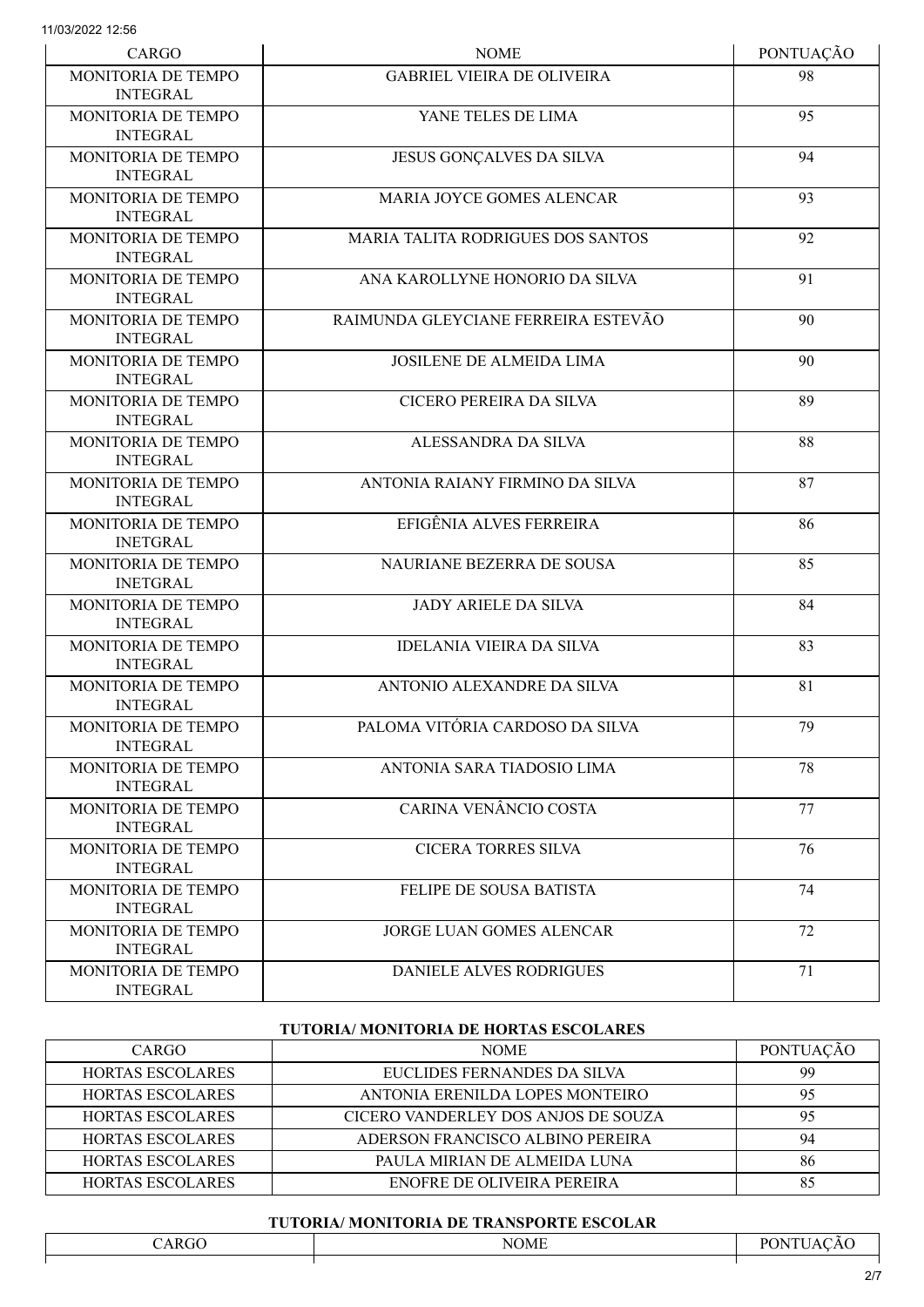| MONITOR DE TRANSPORTE<br><b>ESCOLAR</b>        | FRANCISCA DA CRUZ SILVA               | 100 |
|------------------------------------------------|---------------------------------------|-----|
| MONITOR DE TRANSPORTE<br><b>ESCOLAR</b>        | MACIEL FERREIRA DA SILVA              | 100 |
| MONITOR DE TRANSPORTE<br><b>ESCOLAR</b>        | WEDNEY ALVES DA SILVA                 | 99  |
| MONITOR DE TRANSPORTE<br><b>ESCOLAR</b>        | ANTONIA DAIANA ALVES DE OLIVEIRA      | 98  |
| MONITOR DE TRANSPORTE<br><b>ESCOLAR</b>        | EDSON LOURENÇO DA SILVA               | 97  |
| MONITOR DE TRANSPORTE<br><b>ESCOLAR</b>        | ANTONIO LUCAS SAMPAIO DOS SANTOS      | 97  |
| MONITOR DE TRANSPORTE<br><b>ESCOLAR</b>        | <b>MARIA LARISSA DA SILVA</b>         | 96  |
| MONITOR DE TRANSPORTE<br><b>ESCOLAR</b>        | MARIA JOÉDINA OLIVEIRA                | 95  |
| MONITOR DE TRANSPORTE<br><b>ESCOLAR</b>        | FRANCISCO RIVALDO SOUSA DA SILVA      | 94  |
| MONITOR DE TRANSPORTE<br><b>ESCOLAR</b>        | JEFERSON BEZERRA DA SILVA             | 93  |
| MONITOR DfE TRANSPORTE<br><b>ESCOLAR</b>       | CICERO WANDERSON ALBINO               | 92  |
| MONITOR DE TRANSPORTE<br><b>ESCOLAR</b>        | <b>FABIANA RODRIGUES DA SILVA</b>     | 92  |
| MONITOR DE TRANSPORTE<br><b>ESCOLAR</b>        | NAYANE GONÇALVES BARBOSA              | 92  |
| MONITOR DE TRANSPORTE<br><b>ESCOLAR</b>        | <b>TACIANA PAUINO ARRUDA</b>          | 91  |
| MONITOR DE TRANSPORTE<br><b>ESCOLAR</b>        | <b>ALICE AMARANTE ALVES NERES</b>     | 91  |
| MONITOR DE TRANSPORTE<br><b>ESCOLAR</b>        | JOSÉ KAIO MORATO PONCIANO             | 90  |
| MONITOR DE TRANSPORTE<br><b>ESCOLAR</b>        | ANTONIO LUCAS ESMERO FERREIRA         | 89  |
| MONITOR DE TRANSPORTE<br><b>ESCOLAR</b>        | ERIGLES ARTUR VIEIRA                  | 88  |
| MONITOR DE TRANSPORTE<br><b>ESCOLAR</b>        | <b>LAIZA ISMERO FERREIRA</b>          | 88  |
| <b>MONITOR DE TRANSPORTE</b><br><b>ESCOLAR</b> | ANA CRISTINA BERTULINO DA SILVA       | 87  |
| MONITOR DE TRANSPORTE<br><b>ESCOLAR</b>        | PALOMA GONÇALVES ANDRADE              | 86  |
| MONITOR DE TRANSPORTE<br><b>ESCOLAR</b>        | MATHEUS ARYAN SILVA DE LIMA           | 86  |
| MONITOR DE TRANSPORTE<br><b>ESCOLAR</b>        | JORDAN PONCIANO DE OLIVEIRA           | 85  |
| <b>MONITOR DE TRANSPORTE</b><br><b>ESCOLAR</b> | <b>CICERO MARTINS DE SOUSA</b>        | 84  |
| MONITOR DE TRANSPORTE<br><b>ESCOLAR</b>        | FERNANDA VITORIA CARVALHO DE OLIVEIRA | 84  |
| <b>MONITOR DE TRANSPORTE</b><br><b>ESCOLAR</b> | MARIA LEONICE FERREIRA DA SILVA GOMES | 83  |
| MONITOR DE TRANSPORTE<br><b>ESCOLAR</b>        | ELEXANDRE RODRIGUES MARIANO           | 83  |
| MONITOR DE TRANSPORTE<br><b>ESCOLAR</b>        | MILLENY ALVES NOGUEIRA                | 83  |
| MONITOR DE TRANSPORTE<br><b>ESCOLAR</b>        | DEURISLENE RODRIGUES DOS SANTOS       | 82  |
| MONITOR DE TRANSPORTE<br><b>ESCOLAR</b>        | <b>GUSTAVO PEREIRA DA SILVA</b>       | 82  |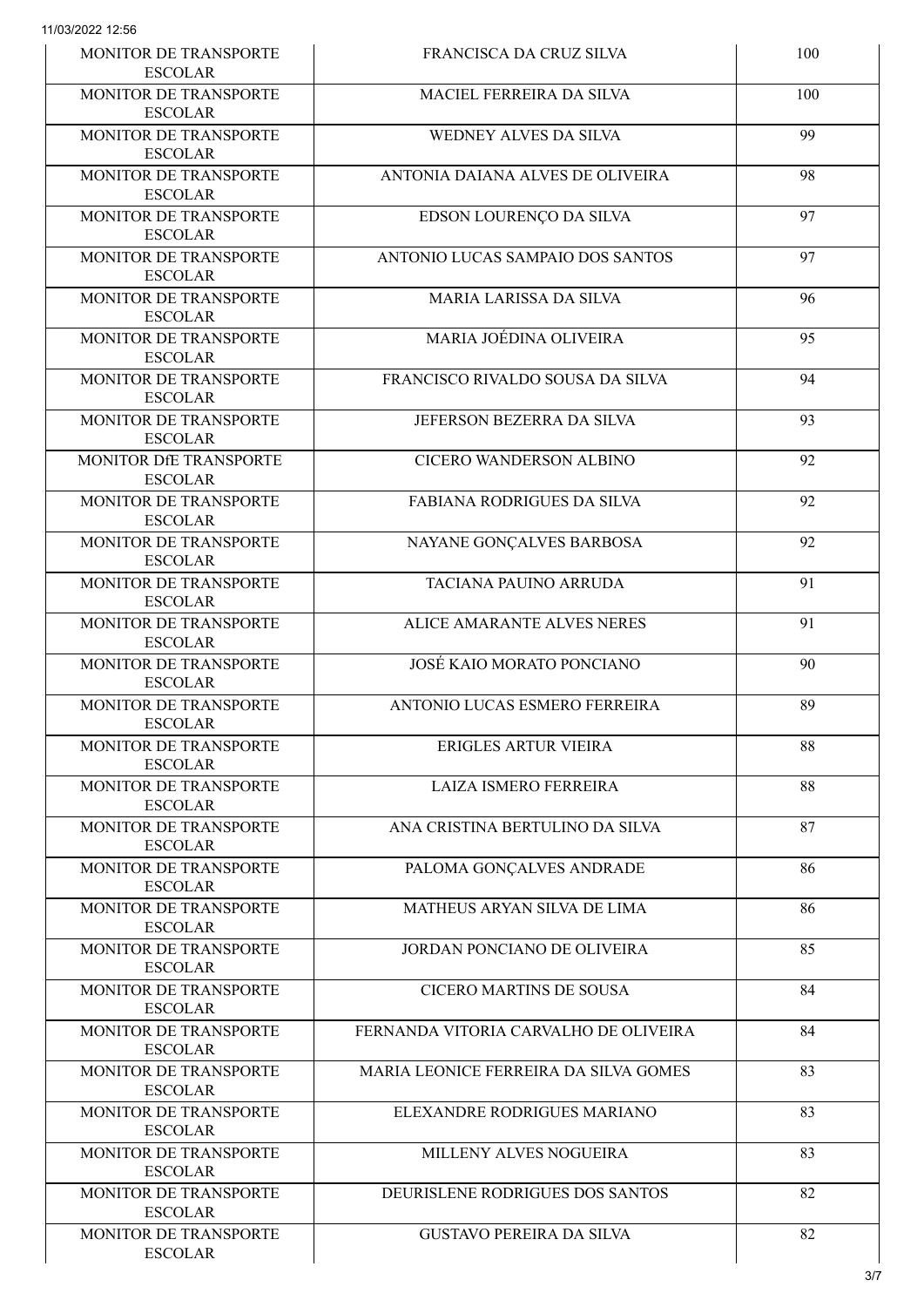| <b>MONITOR DE TRANSPORTE</b><br><b>ESCOLAR</b> | ANTONIA LAIZA RODRIGUES DA SILVA       | 81 |
|------------------------------------------------|----------------------------------------|----|
| MONITOR DE TRANSPORTE<br><b>ESCOLAR</b>        | CICERA DANIELLE LOURENÇO GALDINO       | 81 |
| MONITOR DE TRANSPORTE<br><b>ESCOLAR</b>        | LUANA BEZERRA BARBOSA                  | 80 |
| MONITOR DE TRANSPORTE<br><b>ESCOLAR</b>        | ANTONIO VICTOR FERNANDES PINHEIRO      | 79 |
| <b>MONITOR DE TRANSPORTE</b><br><b>ESCOLAR</b> | <b>MARIA MARTINS DA SILVA</b>          | 78 |
| MONITOR DE TRANSPORTE<br><b>ESCOLAR</b>        | RISONEIDE MATIAS DA SILVA              | 77 |
| MONITOR DE TRANSPORTE<br><b>ESCOLAR</b>        | HERMILSON AMARANTE DA SILVA            | 77 |
| MONITOR DE TRANSPORTE<br><b>ESCOLAR</b>        | MARCIANA PEREIRA GOMES                 | 77 |
| MONITOR DE TRANSPORTE<br><b>ESCOLAR</b>        | RYAN ALENCAR BATISTA SOARES            | 77 |
| <b>MONITOR DE TRANSPORTE</b><br><b>ESCOLAR</b> | ERISVANIA ALVES DO NASCIMENTO          | 76 |
| <b>MONITOR DE TRANSPORTE</b><br><b>ESCOLAR</b> | TAMIRES DA SILVA BATISTA               | 76 |
| MONITOR DE TRANSPORTE<br><b>ESCOLAR</b>        | <b>JOSÉ BRUNO RODRIGUES DOS SANTOS</b> | 75 |
| MONITOR DE TRANSPORTE<br><b>ESCOLAR</b>        | <b>ISRAEL RODRIGUES DOS SANTOS</b>     | 74 |
| MONITOR DE TRANSPORTE<br><b>ESCOLAR</b>        | CAMILA GONÇALVES FERREIRA              | 73 |
| MONITOR DE TRANSPORTE<br><b>ESCOLAR</b>        | ANTONIA WALDIBERIA VENANCIO DE SOUSA   | 72 |
| MONITOR DE TRANSPORTE<br><b>ESCOLAR</b>        | <b>IOLANDA RIBEIRO SILVA</b>           | 72 |
| MONITOR DE TRANSPORTE<br><b>ESCOLAR</b>        | JOÃO PAULO CRUZ DA SILVA MATIAS        | 72 |
| MONITOR DE TRANSPORTE<br><b>ESCOLAR</b>        | CICERO VALDIOGO VENANCIO DE SOUSA      | 72 |
| MONITOR DE TRANSPORTE<br><b>ESCOLAR</b>        | CELIANA BEZERRA CARDOSO                | 71 |
| <b>MONITOR DE TRANSPORTE</b><br><b>ESCOLAR</b> | LUCELIA ALEXANDRE DA SILVA             | 71 |
| MONITOR DE TRANSPORTE<br><b>ESCOLAR</b>        | <b>IRANI BATISTA DA SILVA</b>          | 70 |
| MONITOR DE TRANSPORTE<br><b>ESCOLAR</b>        | EDUARDO RAIMUNDO DA SILVA              | 70 |

## MONITORIA DE ARTESANATO

| CARGO                                    | <b>NOME</b>                     | <b>PONTUACAO</b> |
|------------------------------------------|---------------------------------|------------------|
| <b>MONITORIA DE</b><br><b>ARTESANATO</b> | <b>CICERO JEFFERSON BARBOSA</b> | 95               |
| <b>MONITORIA DE</b><br><b>ARTESANATO</b> | ANTONIA ALEXANDRE DA SILVA      | 85               |

# MONITORIA DE INFORMÁTICA

| CARGO                           | <b>NOME</b>                        | PONTUAÇÃO |
|---------------------------------|------------------------------------|-----------|
| <b>MONITORIA DE INFORMÁTICA</b> | EDUARDO DE SOUSA GONÇALVES         | 100       |
| <b>MONITORIA DE INFORMÁTICA</b> | RIVANIELE FERREIRA DA SILVA        | 98        |
| <b>MONITORIA DE INFORMÁTICA</b> | <b>ELVYS FELIX PONTES</b>          | 97        |
| <b>MONITORIA DE INFORMÁTICA</b> | JOSE RANGEL NASCIMENTO LOURENÇO    | 96        |
| <b>MONITORIA DE INFORMÁTICA</b> | RAIMUNDO NONATO GONÇALVES DA SILVA | 95        |
|                                 |                                    |           |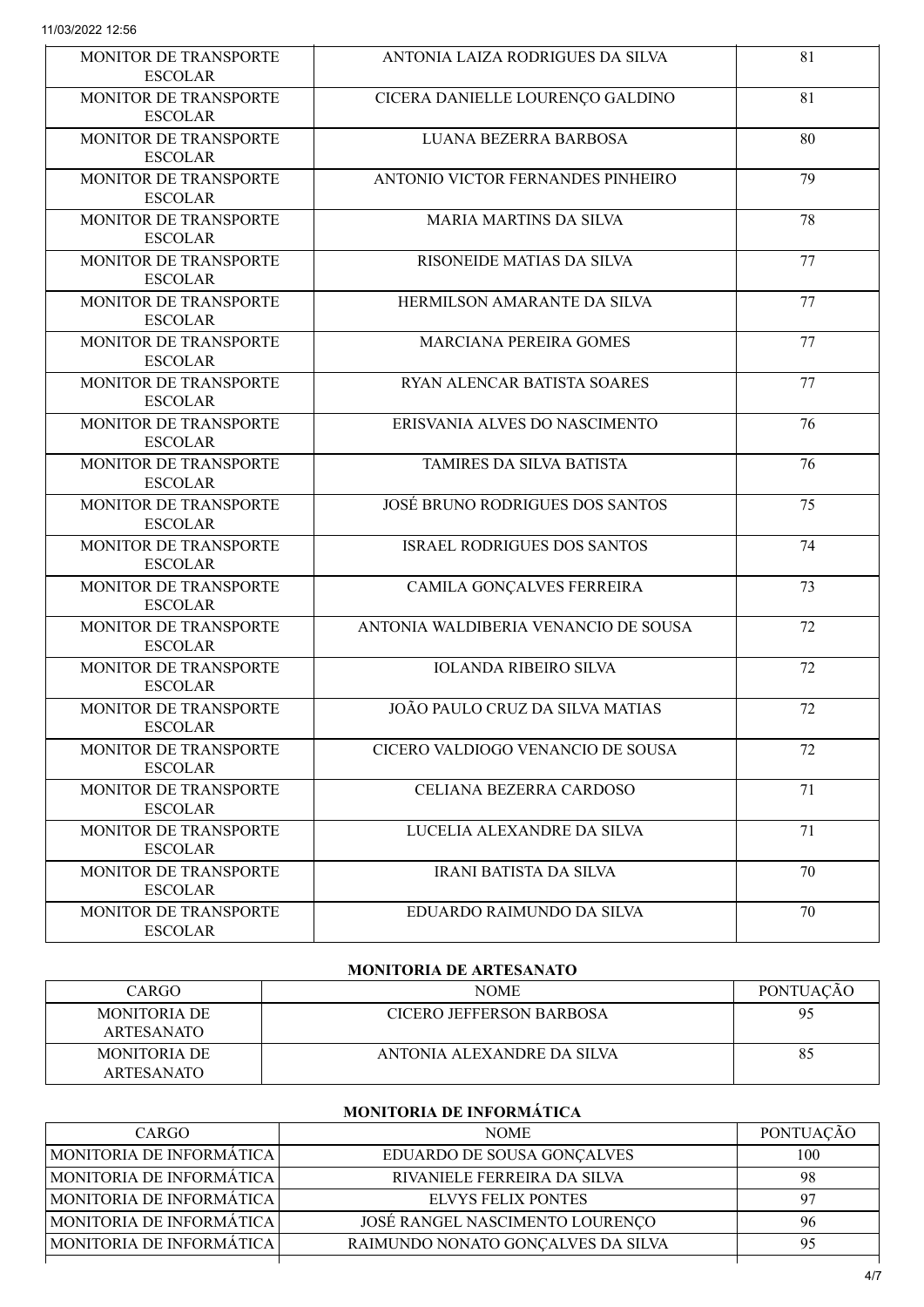| MONITORIA DE INFORMÁTICA | <b>WALLISON MARTINS DE SOUSA ANDRADE</b> | 93 |
|--------------------------|------------------------------------------|----|
| MONITORIA DE INFORMÁTICA | FRANKLIN FERNANDES PINHEIRO              | 92 |
| MONITORIA DE INFORMÁTICA | MARISOL MIZAEL DA SILVA                  | 91 |
| MONITORIA DE INFORMÁTICA | PEDRO PABLO GOMES DUARTE                 | 89 |
| MONITORIA DE INFORMÁTICA | ERIKA ALVES VENANCIO                     | 88 |
| MONITORIA DE INFORMÁTICA | HIGOR MOREIRA DE ARAUJO                  | 87 |
| MONITORIA DE INFORMÁTICA | ÁTILA SIQUEIRA ROSAL                     | 85 |
| MONITORIA DE INFORMÁTICA | CICERO FRUTUOSO DE SOUSA                 | 83 |
| MONITORIA DE INFORMÁTICA | RAFAEL NASCIMENTO LOURENÇO               | 81 |
| MONITORIA DE INFORMÁTICA | FRANCISCO ALBINO DE LUNA NETO            | 77 |
| MONITORIA DE INFORMÁTICA | IRAICSA UNIAS SILVA                      | 73 |

### MONITORIA DE RECREAÇÃO

| <b>CARGO</b>           | <b>NOME</b>                        | PONTUAÇÃO |
|------------------------|------------------------------------|-----------|
| MONITORIA DE RECREAÇÃO | ROBERTA NAIARA DE ASSIS ALVES DIAS | 95        |
| MONITORIA DE RECREAÇÃO | EDUARDO CRYSTIAN TORRES LEITE      | 93        |
| MONITORIA DE RECREAÇÃO | CARLOS ALBERTO LIMA DA CONCEIÇÃO   | 90        |
| MONITORIA DE RECREAÇÃO | CICERA EMILIA LOPES MONTEIRO       | 88        |
| MONITORIA DE RECREAÇÃO | <b>IARA ALVES DA SILVA</b>         | 87        |
| MONITORIA DE RECREAÇÃO | MYLEYDE MATIAS DA SILVA            | 84        |
| MONITORIA DE RECREAÇÃO | <b>JOSE MAURICIO DE ALENCAR</b>    | 82        |

## MONITORIA DA EDUCAÇÃO INCLUSIVA

| CARGO                                     | <b>NOME</b>                         | PONTUAÇÃO |
|-------------------------------------------|-------------------------------------|-----------|
| MONITORIA DA EDUCAÇÃO<br><b>INCLUSIVA</b> | DANIELLE DA SILVA ALMEIDA MOURA     | 98        |
| MONITORIA DA EDUCAÇÃO<br><b>INCLUSIVA</b> | REGIVANIA GONÇALVES DA SILVA        | 97        |
| MONITORIA DA EDUCAÇÃO<br><b>INCLUSIVA</b> | ROSIANE LIMA DA SILVA               | 95        |
| MONITORIA DA EDUCAÇÃO<br><b>INCLUSIVA</b> | VANESSA DE ALMEIDA RIBEIRO          | 94        |
| MONITORIA DA EDUCAÇÃO<br><b>INCLUSIVA</b> | VANESSA BARBOSA DOS SANTOS          | 91        |
| MONITORIA DA EDUCAÇÃO<br><b>INCLUSIVA</b> | <b>MARIA VANIA MARINHO</b>          | 90        |
| MONITORIA DA EDUCAÇÃO<br><b>INCLUSIVA</b> | IASKARA SOELIA OLIVEIRA GONÇALVES   | 89        |
| MONITORIA DA EDUCAÇÃO<br><b>INCLUSIVA</b> | <b>CLAUDENIA RODRIGUES DA COSTA</b> | 83        |
| MONITORIA DA EDUCAÇÃO<br><b>INCLUSIVA</b> | <b>SUYANNE PEREIRA DE OLIVEIRA</b>  | 82        |
| MONITORIA DA EDUCAÇÃO<br><b>INCLUSIVA</b> | ANA PATRICIA GONÇALVES DA SILVA     | 81        |
| MONITORIA DA EDUCAÇÃO<br><b>INCLUSIVA</b> | NATALICE RODRIGUES DA COSTA         | 79        |

### MONITORIA DE CORAL

| CARGO.                    | <b>NOME</b>                         | <b>PONTUAÇÃO</b> |
|---------------------------|-------------------------------------|------------------|
| <b>MONITORIA DE CORAL</b> | MIGDIEL VIEIRA DE SOUSA             | 99               |
| <b>MONITORIA DE CORAL</b> | <b>JOSE ARMANDO PEREIRA ALENCAR</b> | -97              |
| MONITORIA DE CORAL        | HELLIO DA SILVA FERREIRA            | 95               |
| <b>MONITORIA DE CORAL</b> | CICERA FABIANA OLIVEIRA LIMA        | 92               |
| MONITORIA DE CORAL        | THAMYRES DA SILVA RODRIGUES         | 88               |

## MONITORIA DA EDUCAÇÃO EM CRECHES DE TEMPO INTEGRAL

| 'ARGO                 | NOME                                | <b>PONTUACAO</b> |  |
|-----------------------|-------------------------------------|------------------|--|
| MONITORIA DA EDUCACÃO | <b>MARIA IDELFINA ALVES CARDOSO</b> |                  |  |
|                       |                                     |                  |  |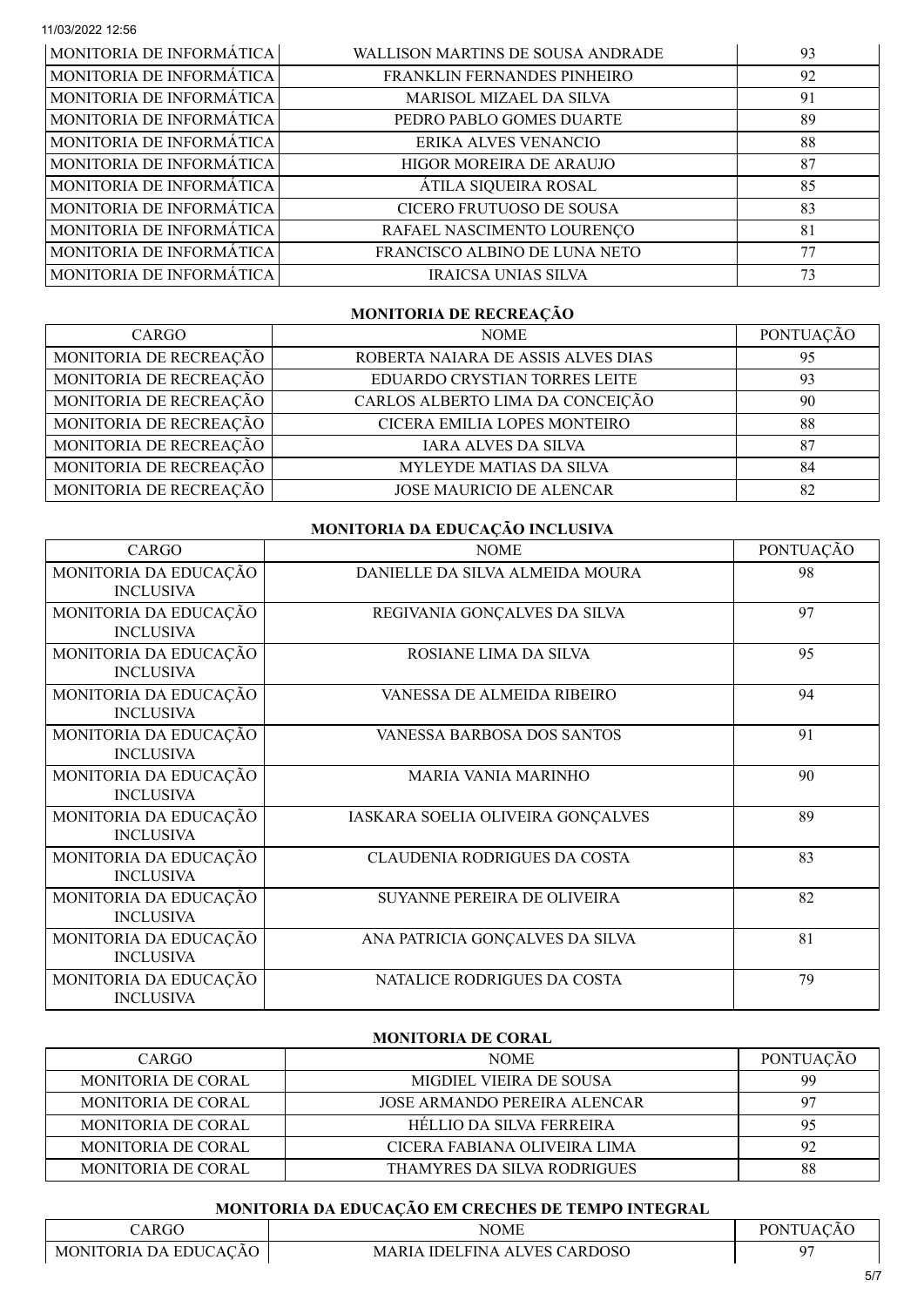| <b>EM CRECHES DE TEMPO</b><br><b>INTEGRAL</b>                          |                                       |    |
|------------------------------------------------------------------------|---------------------------------------|----|
| MONITORIA DA EDUCAÇÃO<br><b>EM CRECHES DE TEMPO</b><br><b>INTEGRAL</b> | MARIA GONÇALVES DOS SANTOS LIMA       | 96 |
| MONITORIA DA EDUCAÇÃO<br>EM CRECHES DE TEMPO<br><b>INTEGRAL</b>        | APOLIANA AMORIM SILVA                 | 94 |
| MONITORIA DA EDUCAÇÃO<br>EM CRECHES DE TEMPO<br><b>INTEGRAL</b>        | DEBORA PEREIRA DA SILVA               | 93 |
| MONITORIA DA EDUCAÇÃO<br><b>EM CRECHES DE TEMPO</b><br><b>INTEGRAL</b> | NAIARA BARBOSA GONÇALVES              | 92 |
| MONITORIA DA EDUCAÇÃO<br>EM CRECHES DE TEMPO<br><b>INTEGRAL</b>        | DANIELE FERNANDES DA SILVA            | 92 |
| MONITORIA DA EDUCAÇÃO<br><b>EM CRECHES DE TEMPO</b><br><b>INTEGRAL</b> | MARIA JULIANA FERREIRA ESTEVÃO        | 91 |
| MONITORIA DA EDUCAÇÃO<br>EM CRECHES DE TEMPO<br><b>INTEGRAL</b>        | ROZIANE PEQUENO DA SILVA              | 90 |
| MONITORIA DA EDUCAÇÃO<br>EM CRECHES DE TEMPO<br><b>INTEGRAL</b>        | MARIA KEILLY MORATO PONCIANO          | 90 |
| MONITORIA DA EDUCAÇÃO<br><b>EM CRECHES DE TEMPO</b><br><b>INTEGRAL</b> | WALERIA FERREIRA DA SILVA             | 89 |
| MONITORIA DA EDUCAÇÃO<br><b>EM CRECHES DE TEMPO</b><br><b>INTEGRAL</b> | LUCIANA FERNANDES DOS ANJOS           | 88 |
| MONITORIA DA EDUCAÇÃO<br>EM CRECHES DE TEMPO<br><b>INTEGRAL</b>        | MARIANA VIEIRA DE SOUSA               | 88 |
| MONITORIA DA EDUCAÇÃO<br>EM CRECHES DE TEMPO<br><b>INTEGRAL</b>        | <b>GIRLENE PONTES DE LIMA</b>         | 87 |
| MONITORIA DA EDUCAÇÃO<br>EM CRECHES DE TEMPO<br><b>INTEGRAL</b>        | <b>CICERA MARIA DOS SANTOS</b>        | 86 |
| MONITORIA DA EDUCAÇÃO<br><b>EM CRECHES DE TEMPO</b><br><b>INTEGRAL</b> | <b>FABILA SANTOS DE MELO</b>          | 86 |
| MONITORIA DA EDUCAÇÃO<br>EM CRECHES DE TEMPO<br><b>INTEGRAL</b>        | FRANCIELE BARBOSA DE SOUZA SILVA      | 85 |
| MONITORIA DA EDUCAÇÃO<br>EM CRECHES DE TEMPO<br><b>INTEGRAL</b>        | VITORIA MUNIQUE LOPES DOS SANTOS      | 84 |
| MONITORIA DA EDUCAÇÃO<br>EM CRECHES DE TEMPO<br><b>INTEGRAL</b>        | ISABEL VALÉRIA DA SILVA               | 83 |
| MONITORIA DA EDUCAÇÃO<br>EM CRECHES DE TEMPO<br><b>INTEGRAL</b>        | MATHEUS ALEXANDRE DO NASCIMENTO SILVA | 82 |
| MONITORIA DA EDUCAÇÃO<br>EM CRECHES DE TEMPO<br><b>INTEGRAL</b>        | DANILA DA SILVA PEREIRA               | 81 |
| MONITORIA DA EDUCAÇÃO<br>EM CRECHES DE TEMPO                           | FRANCISCO IONEILDO ALEXANDRE SILVA    | 80 |